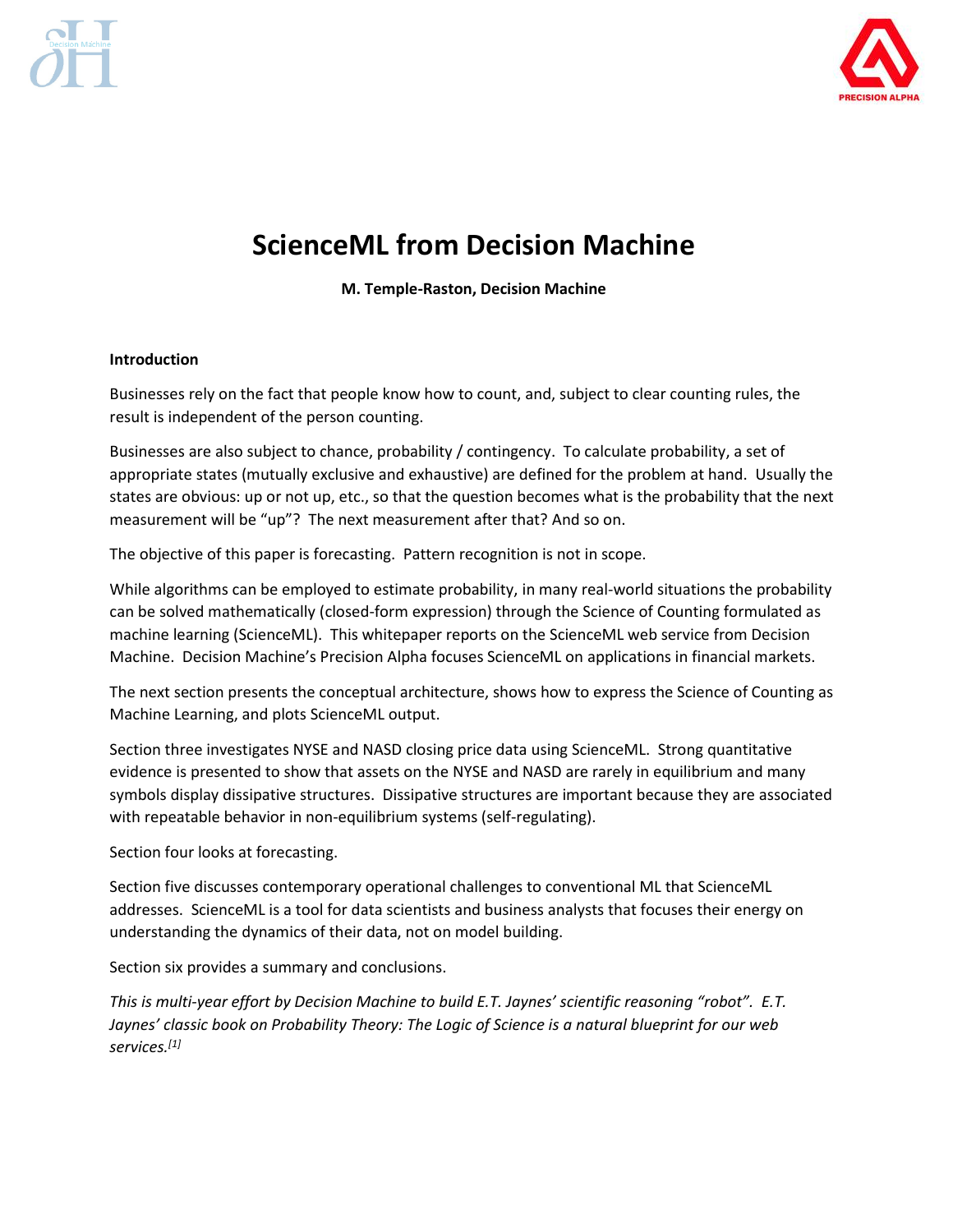#### **ScienceML**

The Science of Counting (SoC) dates to the  $19<sup>th</sup>$  century and produced at least one well-known practical application: a theory of electrical circuits (generalized to Maxwell's equations later). The connection with electrical circuits suggests that the ScienceML web service should be able to calculate much more than just probability (exactly).

It is useful to have a conceptual architecture for the Science of Counting (Figure 1) circa 1850 as an electrical circuit. The diagram consists of two circuits that express the laws of thermodynamics and interact with each other. The LHS of Figure 1 is the mechanical (non-thermal) circuit driven by the energy, E. The RHS is the thermal circuit driven by heat,  $Q = T_R - T$ . The temperature of the system is denoted by T, and the temperature of the environment (reservoir), T<sub>R</sub>. The heat flow in the RHS circuit is in the direction of hot to cold.

The mechanical resistance to energy,  $R_E$ , and the thermal resistance to heat,  $R_{Q}$ , are both in general time-dependent (arrows on the resistors). SoC is not expected to be in statistical or thermal equilibrium. For simplicity of presentation, Figure 1 suppresses the mechanical and thermal strains,  $\epsilon_{E}$  and  $\epsilon_{Q}$ , that store energy for later release.

Now, let  $m = n/N$  be the percentage, given by the number of counted "up" events, n, divided by the total number of events counted, N. The expected value of m, <m>, is the current in the mechanical circuit below and the total mechanical probability of an up-state. The "needle is moved" when the current, <m>, increases or decreases.

The expected free energy, <A>, is the stored energy (potential energy) that can be used to do work on <m>. When free energy is increasing/decreasing, energy is being stored or released to do work on <m>.

Energy can be converted into different forms (heat, potential energy and free energy), shared and stored between the mechanical and thermal circuits. A detailed accounting of the energy crossing between the two circuits (the boundary conditions) is required for forecasting, along with a measured value for  $T_R$ .



**Figure 1.** Conceptual architecture for the Science of Counting circa 1850. Implements the laws of thermodynamics for the Science of Counting (SoC).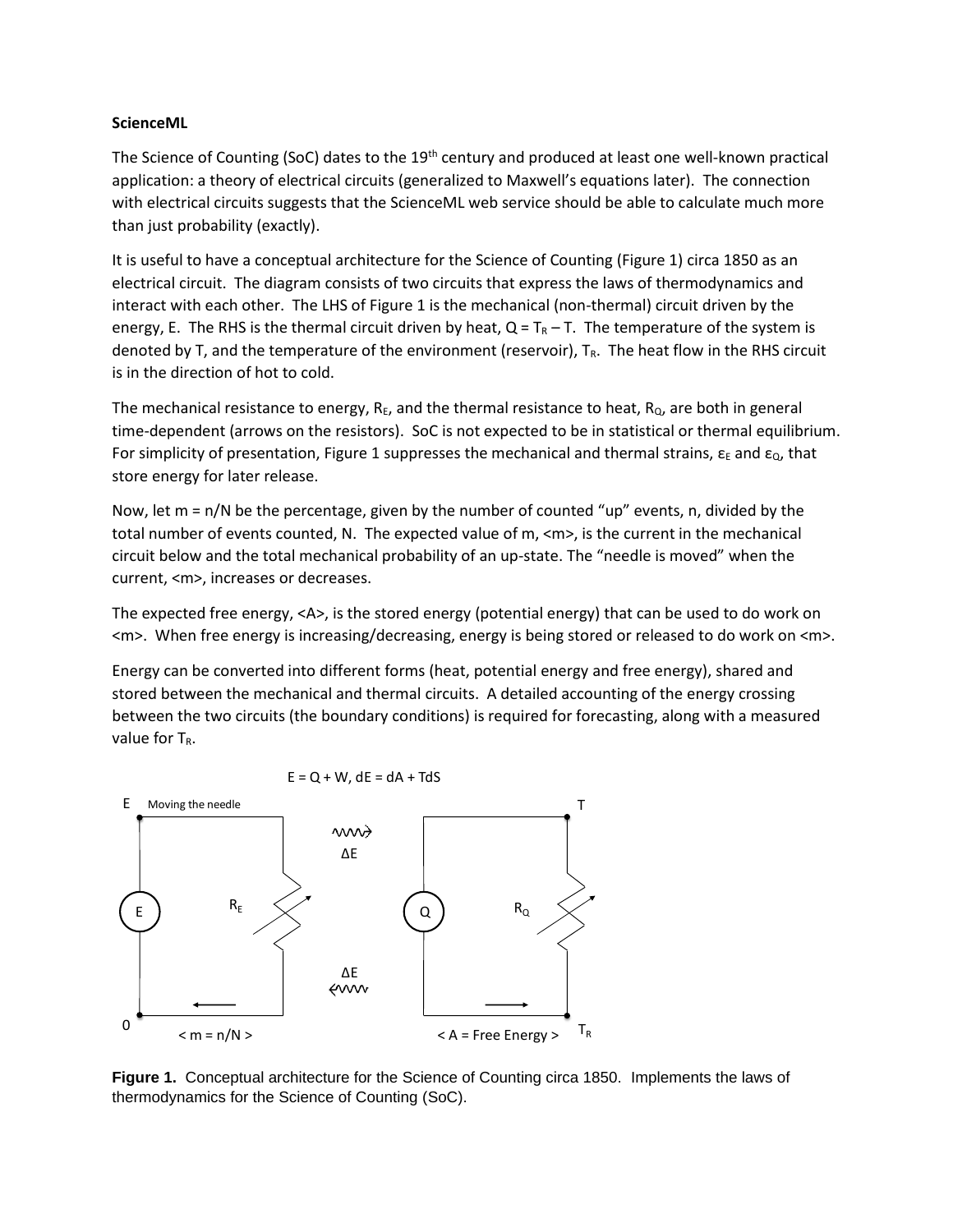A single useful takeaway from the conceptual architecture in Figure 1: there are strict algebraic relationships (equalities) between all the various circuit quantities presented above.

Since the relationships in the conceptual architecture are strictly algebraic, a user-supplied time-series viewed as the current in Figure 1 generates a set of scientific measurements, including notably probability. Scientific Machine Learning takes the time-series from an environment to produce a standard set of scientific measurements that can be applied to any vertical or specific interest.

The proof is by construction. ScienceML explicitly constructed closed-form expressions for the scientific measurements presented in Table A, that drive the dynamics of <m>.

| <b>ScienceML</b>             | <b>Comments</b>                                                                                                                                                       |  |
|------------------------------|-----------------------------------------------------------------------------------------------------------------------------------------------------------------------|--|
| Probability (non-thermal)    | Probability used in conventional Risk Analysis.                                                                                                                       |  |
| Probability (thermal)        | When time-series is not (near-) statistical, thermal effects<br>must be included. Thermal probability can be significantly<br>larger than non-thermal probability.[2] |  |
| Energy                       | The energy measured from equilibrium. Equals zero at<br>equilibrium.                                                                                                  |  |
| Power                        | Energy per unit time. Also equals zero at equilibrium.                                                                                                                |  |
| <b>Mechanical Resistance</b> | Force opposed to changing current, <m>.</m>                                                                                                                           |  |
| <b>Mechanical Strain</b>     | Stored Energy. Emits or absorbs energy.                                                                                                                               |  |
| <b>Noise</b>                 | Energy stored as a deformation or lost to heat.                                                                                                                       |  |
| Temperature                  | Temperature is well-defined and equals e/4 at equilibrium.                                                                                                            |  |
| <b>Free Energy</b>           | Energy available to do work. For stocks, the energy<br>available for price movements. Not all forms of energy can<br>move prices.                                     |  |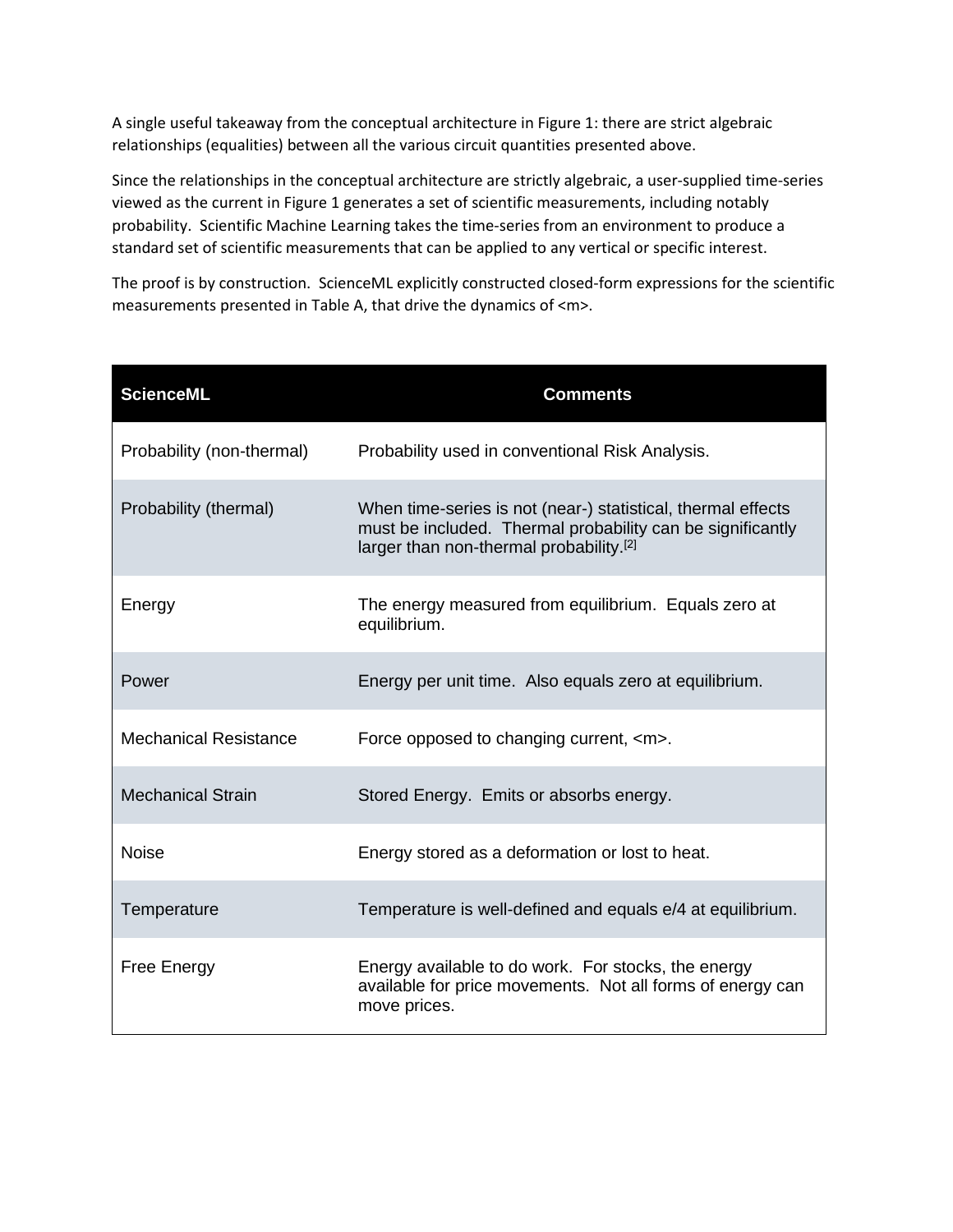

**Table A. Scientific measurements ScienceML uses to derive the dynamics of the system.**

As a sample, Figure 2 (below) plots the probabilities and the energy. Six months of closing price data for stock symbol ZIM (bottom plot) is processed by ScienceML and plotted. Note that out of six months of data, only the last three months of processed data are plotted. The middle plot is the energy; the energy is zero at statistical equilibrium. The top plot presents two different types of probability: nonthermal (dotted) and thermal (solid). Observe that when the thermal probability dominants the nonthermal probability, the thermal probability drives the price movements. Compare in Figure 2.



**Figure 2.** Market closing prices (input, bottom plot) for ZIM. Energy measured from equilibrium (middle plot). Both non-thermal (green/red dotted) and thermal probability (green/red solid) are in top plot.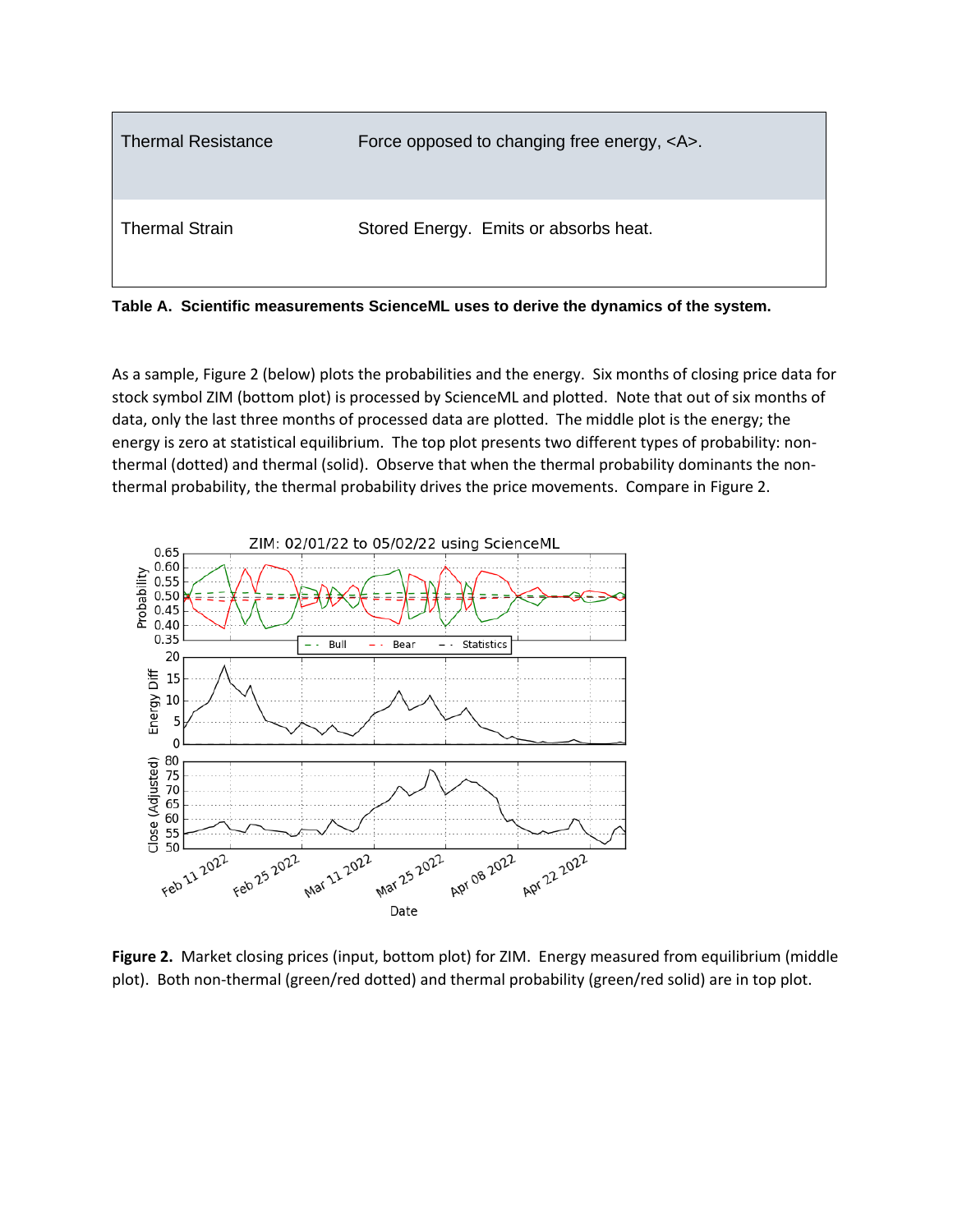### **Dissipative Structures[3]**

In the first week of January 2022, Precision Alpha analyzed all symbols on the NYSE and NASD using ScienceML. The analysis focused on symbols that had non-thermal probability greater than 0.51 or less than 0.49 for an entire year. In each exchange, roughly one third of all symbols were found to satisfy that (arbitrary) threshold. And of those symbols, all were found to have evidence of dissipative structures, both bullishly and bearishly. In January 2022 at least one third of the stocks on NYSE and NASD displayed strong thermal behavior.

Figure 3 plots the temperature and the free energy for the same closing price time-series data used in Figure 2 for ZIM. The system temperature and free energy are well-defined. The free energy is the energy available to do price movement work. When free energy is falling, free energy is doing price movement work. Note that neither the temperature nor the free energy is constant over the time duration. Heat flows in, and heat flows out.

This is characteristic of a thermodynamically open system. From the data, ZIM has operated out of, and often far from, statistical or thermodynamic equilibrium (steady state) in an environment with which it exchanges energy and information. The temperature of the external trading environment is denoted by TR.

A thermodynamically open system is said to be a dissipative structure when it has a dynamical regime that is in some sense reproducible or periodic. That behavior is present in Figure 3.



**Figure 3.** Plots of temperature and free energy over three months using six months of closing prices. Provides evidence that asset prices for ZIM have been far from either statistical or thermal equilibrium.

The temperature of the system, T, and the temperature of the external trading environment  $(T_R)$  are generally different. However, the two temperatures are the same when the system is in thermal equilibrium. In the Figure above, there is an interval in March when the temperature and the free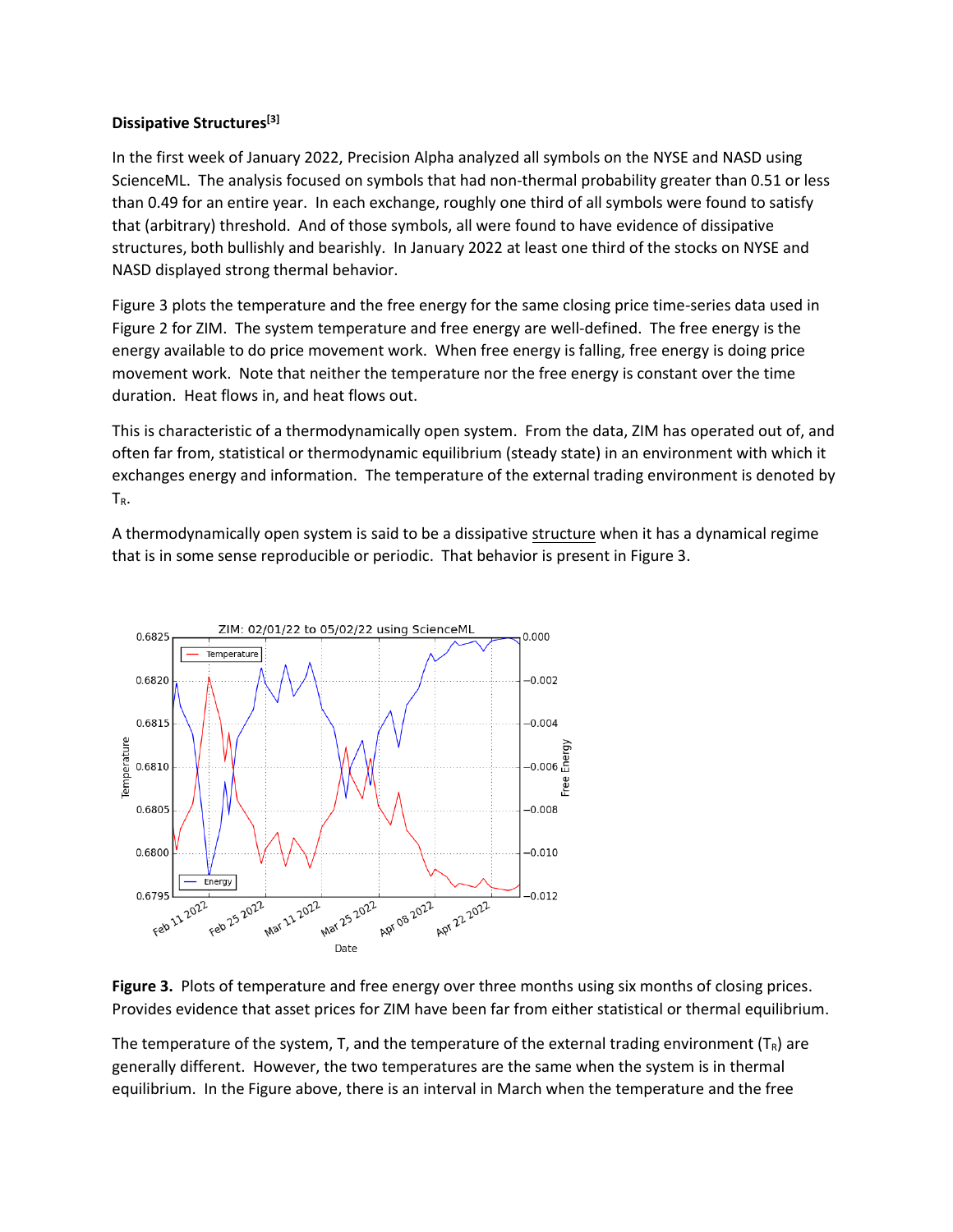energy of ZIM are constant; this is thermal equilibrium with the trading environment. Thermal equilibrium provides a measurement of the temperature of the trading environment, in this case,  $T_R =$ 0.6809, approximately.

Decision Machine's analysis suggests that asset prices that behave as dissipative structures are common on the NYSE and NASD.

The trading environment temperature,  $T_R$ , is essential to accurate forecasting. This is taken up in the next section.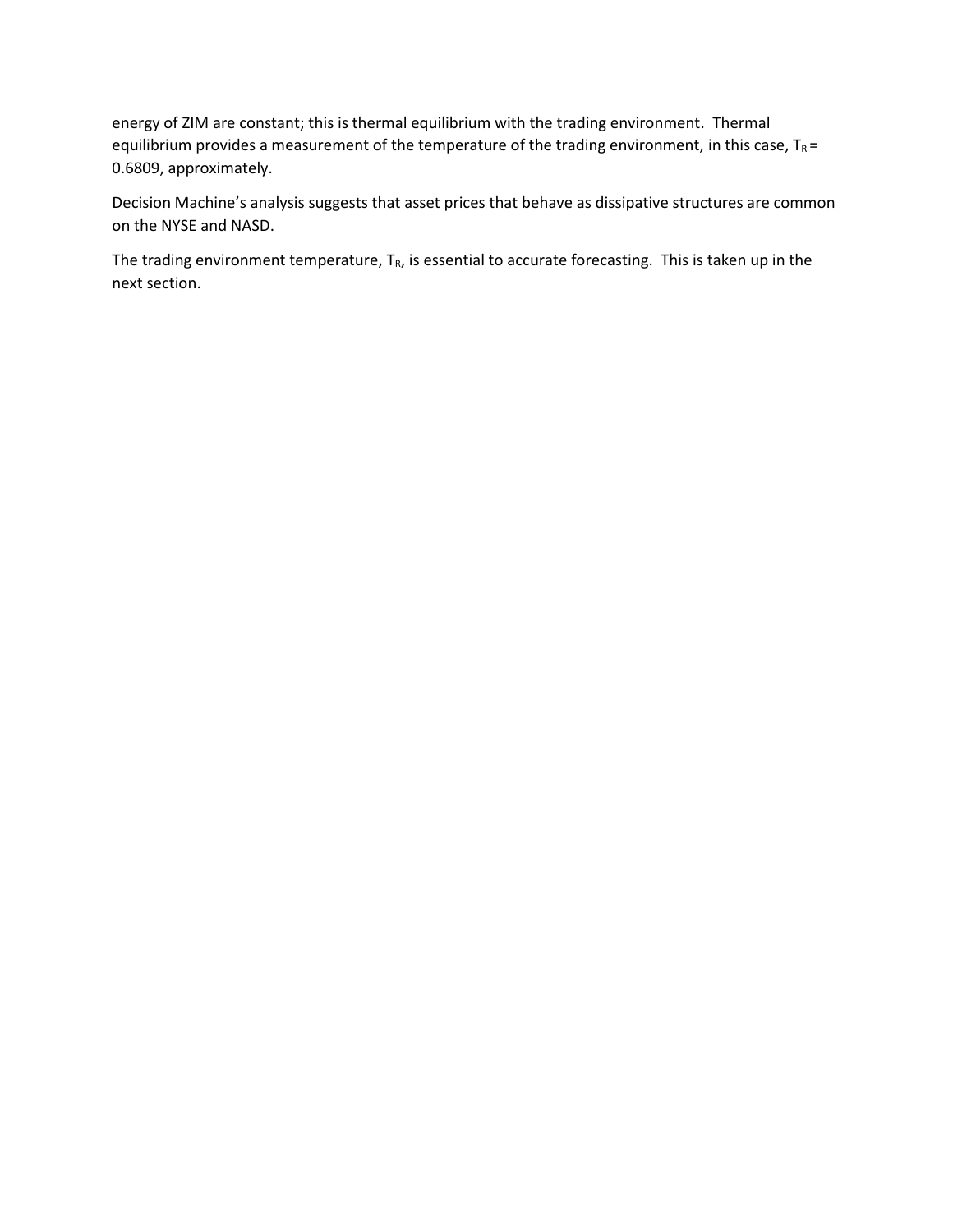## **Forecasting**

To summarize what we have learned from the previous two sections that could improve forecasting, we note that:

- Exact probability should lead to improved forecasting over one that has only estimated probability,
- Dissipative structures have elevated thermal probability that can dominate the system dynamics and should improve the forecast,
- The temperature of the environment,  $T_{R}$ , in which the system operates should improve a forecast over one that is unaware or discards the information.

Empirical testing suggests that the thermal probability is largest when  $T_R$  is set to the correct value, and therefore it is a critical value for forecasting. The previous section gave an example on how to measure TR.

With a value for  $T_R$ , the equations of motions for the Science of Counting can also be derived for all the quantities in Table A. The exact forecasted probability based on learning can be put to immediate use: the exact probability is fed to a state machine to produce an output state. Now add the output state to the historical record and repeat the process. From this an individual forecast is produced for any finite horizon. An ensemble forecast is created by generating multiple individual forecasts.



**Figure 4.** The equations of motion are used to generate an exact value for the probability based on the historical data (learning). The exact probability is then fed to the state machine to produce an output state. The output state is added to the historical data. Repeat.

In Figure 5 below, ScienceML produces an individual forecast for the same six months of ZIM closing prices as in previous sections. We plot the last 30 days and then the individual forecast to a horizon of 30 days (total of 60). The dotted vertical line is where the individual forecast begins. The state machine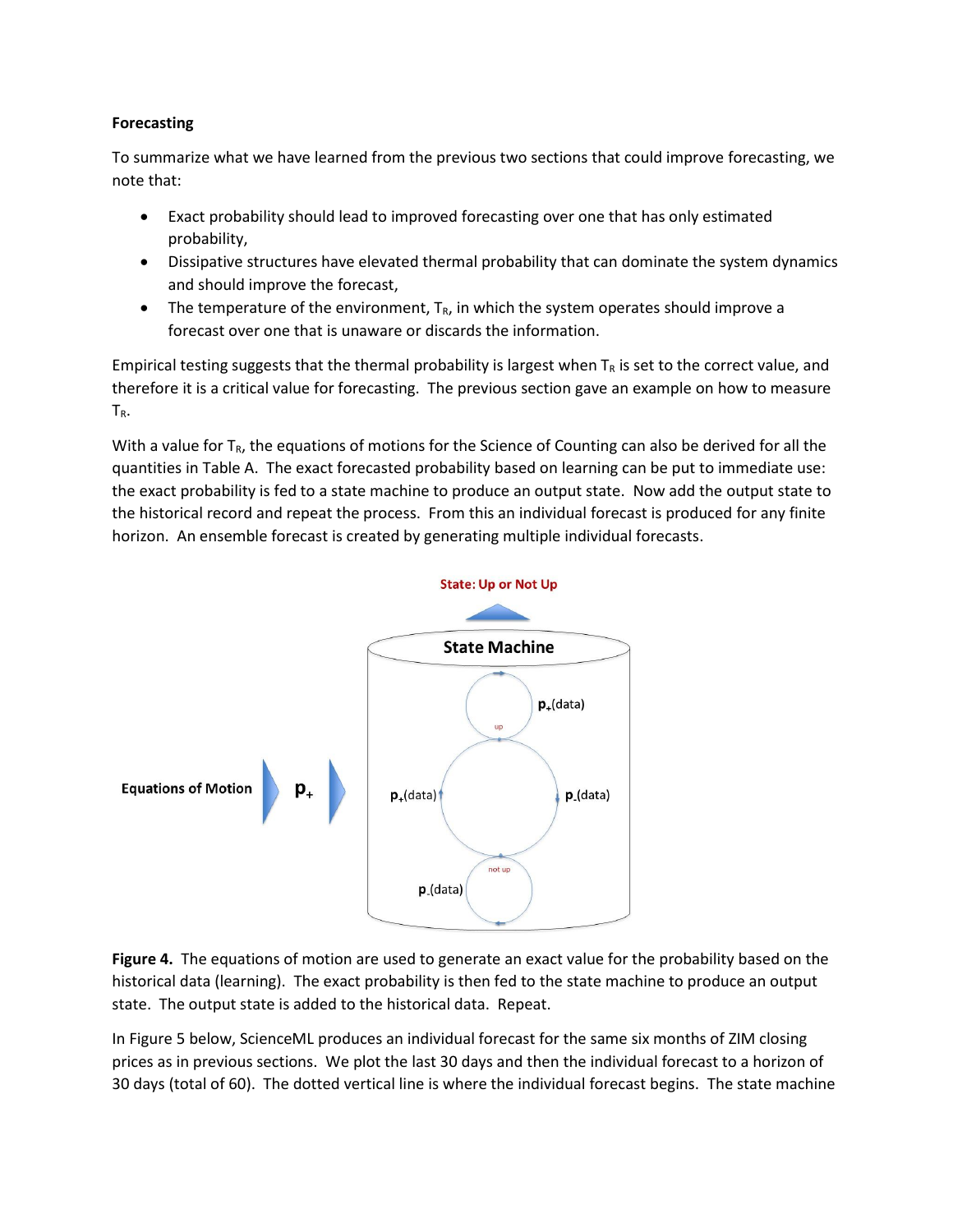with the probability computed by ScienceML appears to behave consistently as we move from past to future.

Precision Alpha will be field testing and optimizing ScienceML forecasting over the course of the next six months. ScienceML for forecasting will be generally available in Fall 2022.



**Figure 5.** Individual forecast for both thermal and non-thermal probabilities, temperature and free energy. The Expected Return is based on the start date.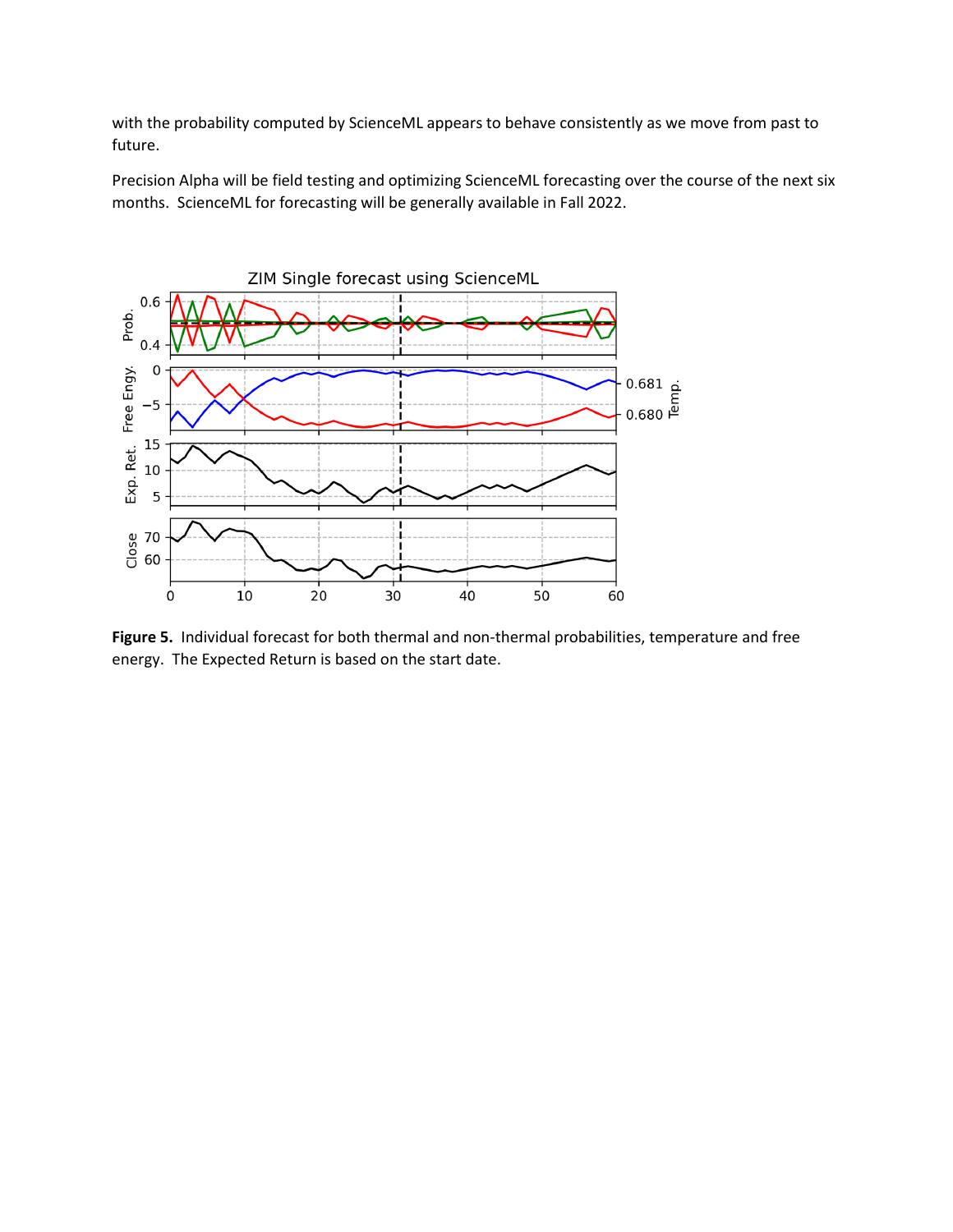### **Operational Benefits**

The consistency and transparency of counting on which business relies, is lost in conventional formulations of machine learning.

ScienceML, however, returns transparency to its original usage: it's just counting/math. Anyone else that does the math should and must get the same results.

With the transparency of math, other problems with conventional machine learning vanish due to ScienceML. Notably, in ScienceML there are:

- No model parameters to estimate,
- No model biases to be concerned about,
- No iterative model development processes to design, implement and accelerate,

simply because there is no model! Table 2 summarizes the key benefits realized through ScienceML.

There is still bias to defend against, however, but the bias is entirely a "data bias". Data biases are in the time-series data itself and depend on what and how the time-series data was acquired. In short, the tasks that remain for the data scientist and analyst using ScienceML resembles the world of the experimental scientist, rather than the theoretician (model builder).

| <b>Benefit</b> | <b>Conventional ML</b>             | <b>ScienceML</b>                                                                              |
|----------------|------------------------------------|-----------------------------------------------------------------------------------------------|
| Output         | Estimates                          | Unique and exact answers, no model<br>bias                                                    |
| Time           | <b>Iterative Model Development</b> | No model creation. Real-time<br>learning and processing. Machine-<br>assisted human learning. |
| Ease of Use    | Data Scientists required           | Self-service for both data scientists<br>and business analysts.                               |
| Cost           | Expensive.                         | Web service. In expensive.                                                                    |

**Table B.** Decision Machine's ScienceML vs. Conventional Machine Learning.